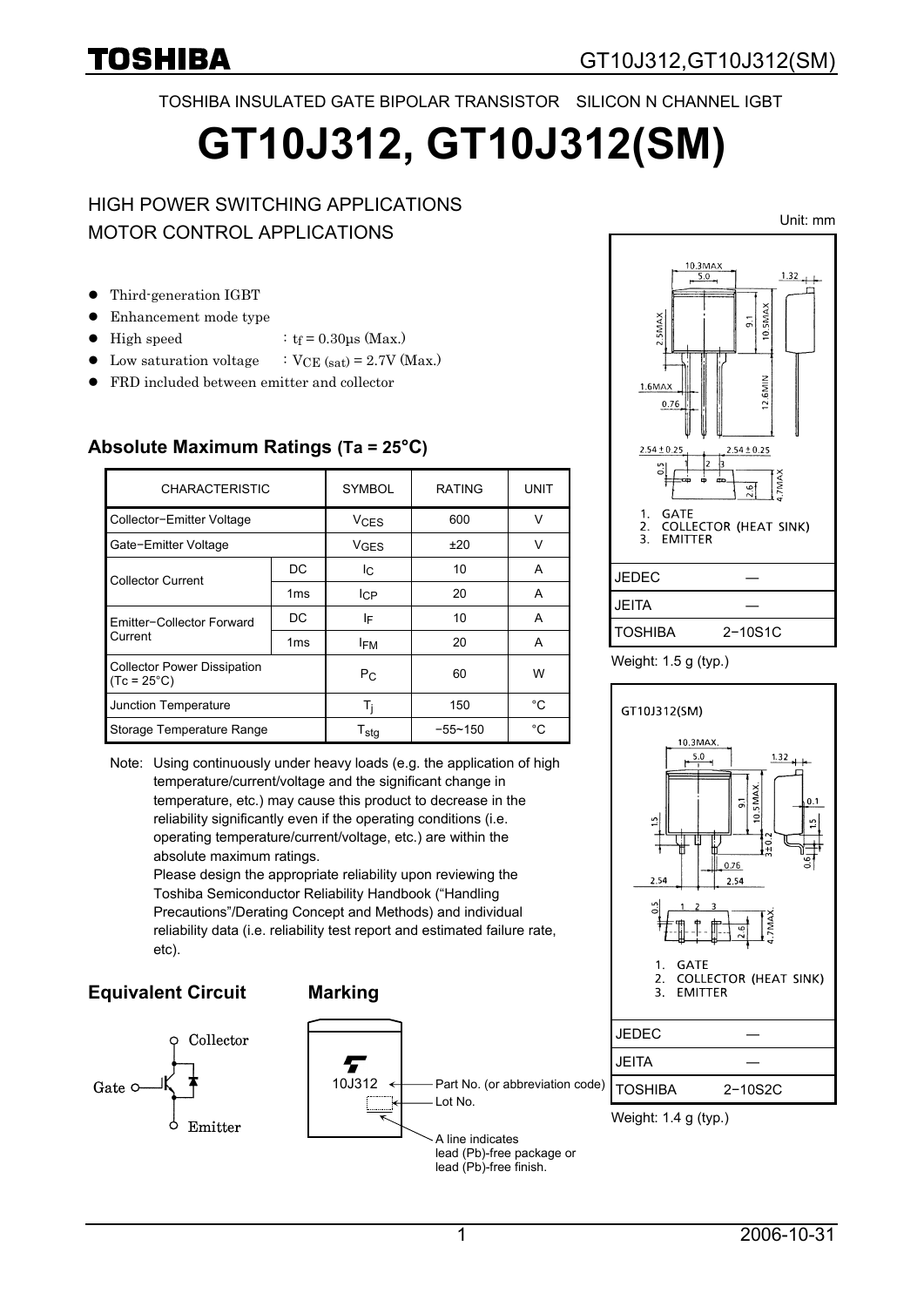**Electrical Characteristics (Ta = 25°C)**

| <b>CHARACTERISTIC</b>                |                  | <b>SYMBOL</b>    | <b>TEST CONDITION</b>                                                                                                | <b>MIN</b> | TYP. | <b>MAX</b> | <b>UNIT</b>     |
|--------------------------------------|------------------|------------------|----------------------------------------------------------------------------------------------------------------------|------------|------|------------|-----------------|
| Gate Leakage Current                 |                  | $I_{\text{GES}}$ | $V_{GE} = \pm 20V$ , $V_{CE} = 0$                                                                                    |            |      | ±500       | nA              |
| Collector Cut-Off Current            |                  | lc <sub>ES</sub> | $V_{CF}$ = 600V, $V_{GF}$ = 0                                                                                        |            |      | 1.0        | mA              |
| Gate-Emitter Cut-Off Voltage         |                  | VGE(OFF)         | $I_C = 1mA, V_{CE} = 5V$                                                                                             | 5.0        |      | 8.0        | $\vee$          |
| Collector-Emitter Saturation Voltage |                  | $VCE$ (sat)      | $I_C = 10A$ , $V_{GE} = 15V$                                                                                         |            | 2.1  | 2.7        | $\vee$          |
| Input Capacitance                    |                  | $C_{\text{ies}}$ | $V_{CE}$ = 20V, $V_{GE}$ = 0, f = 1MHz                                                                               |            | 720  |            | pF              |
| Switching Time                       | <b>Rise Time</b> | $t_{\rm r}$      | Inductive Load<br>$V_{\text{CC}}$ = 300V, I <sub>C</sub> = 10A<br>$V_{GG}$ = ±15V, R <sub>G</sub> = 100Ω<br>(Note 1) |            | 0.12 |            | μs              |
|                                      | Turn-On Time     | $t_{\text{on}}$  |                                                                                                                      |            | 0.40 |            |                 |
|                                      | Fall Time        | tf               |                                                                                                                      |            | 0.15 | 0.30       |                 |
|                                      | Turn-Off Time    | $t_{off}$        |                                                                                                                      |            | 0.40 |            |                 |
| Peak Forward Voltage                 |                  | $V_F$            | $I_F = 10A$ , $V_{GE} = 0$                                                                                           |            |      | 2.0        | $\vee$          |
| Reverse Recovery Time                |                  | $t_{rr}$         | $I_F = 10A$ , di / dt = -100A / $\mu s$                                                                              |            |      | 200        | ns              |
| Thermal Resistance (IGBT)            |                  | $R_{th}$ (j-c)   |                                                                                                                      |            |      | 2.08       | $\degree$ C / W |
| Thermal Resistance (Diode)           |                  | $R_{th}$ (j-c)   |                                                                                                                      |            |      | 3.76       | $\degree$ C / W |

Note 1: Switching time measurement circuit and input / output waveforms



Switching loss measurement waveforms

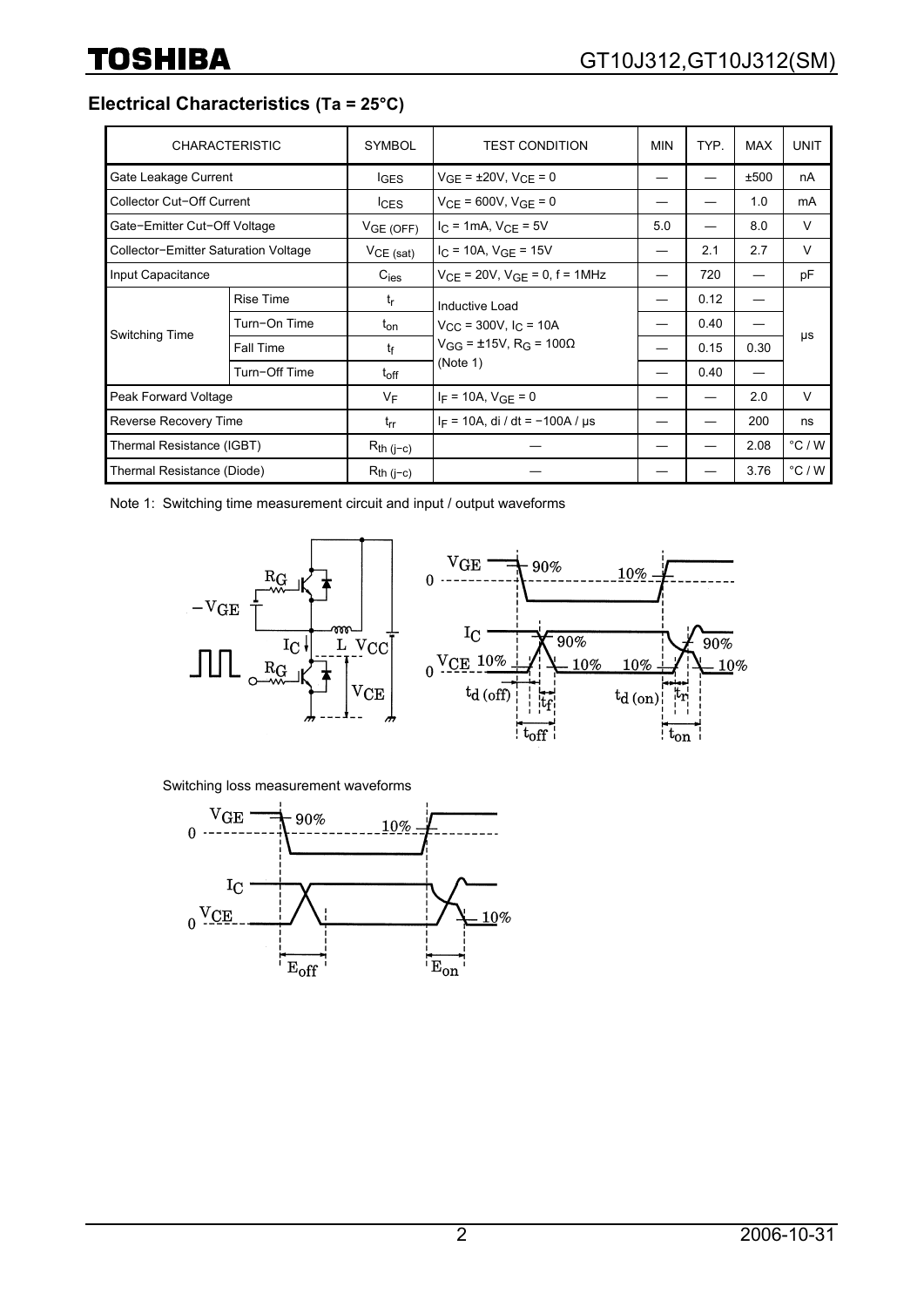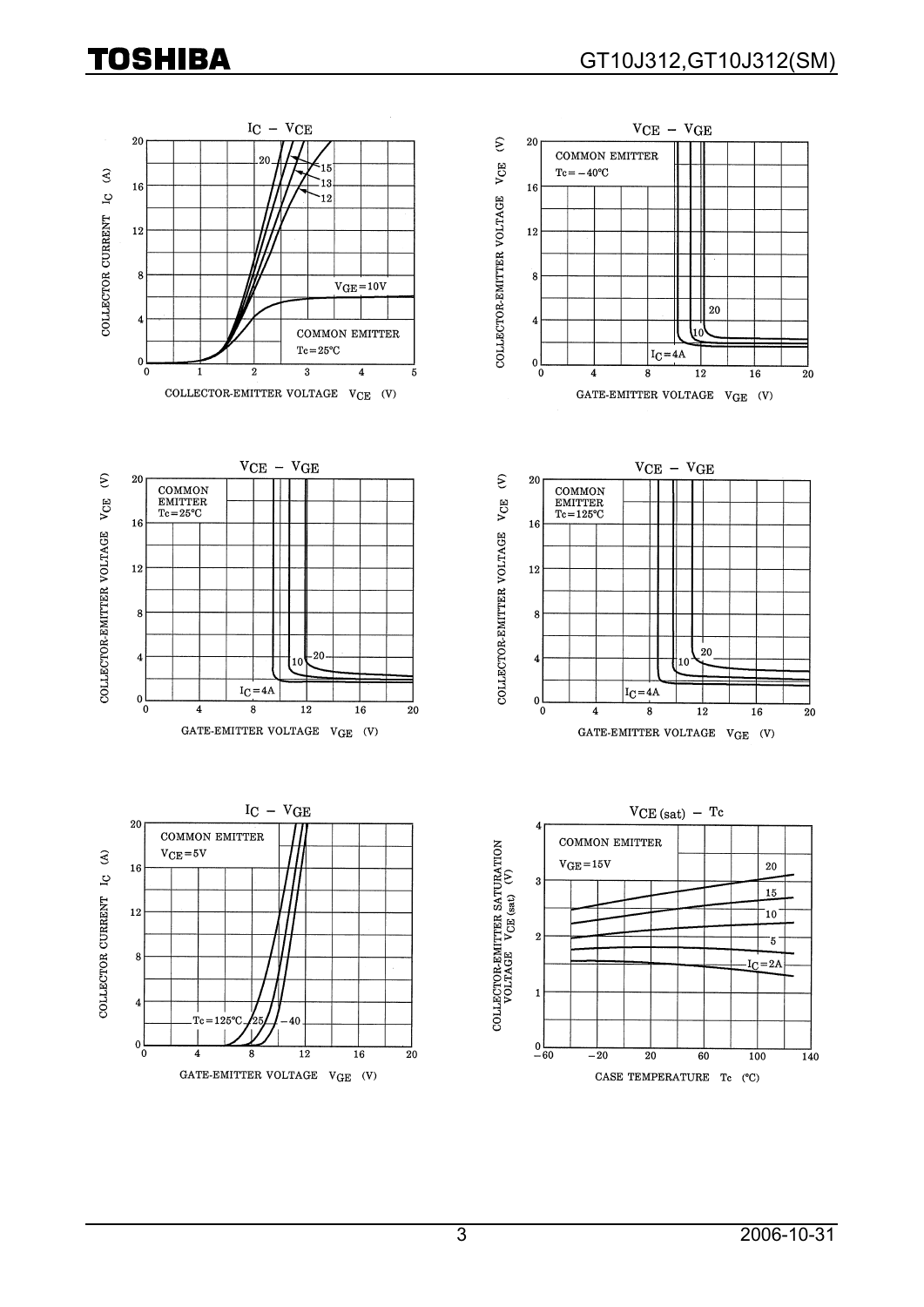



SWITCHING TIME  $t_{off}$ ,  $tf - RG$ 3 **COMMON EMITTER**  $V_{\text{CC}} = 300V$  $VGG = \pm 15V$  $(\mu s)$  $=10A$ IC.  $: \text{Tc}=25^{\circ}\text{C}$ <br> $: \text{Tc}=125^{\circ}\text{C}$  $t_0$ ff,  $t_f$  $0.5$ SWITCHING TIME 'nĤ  $0.3$  $\lfloor$ tr $\rfloor$  $0.1$  $0.05$  $0.03$  $\overline{\overline{3}}$  $\overline{10}$  $30$ 100  $300$ 1000 GATE RESISTANCE  $\ R_G$   $(\Omega)$ 





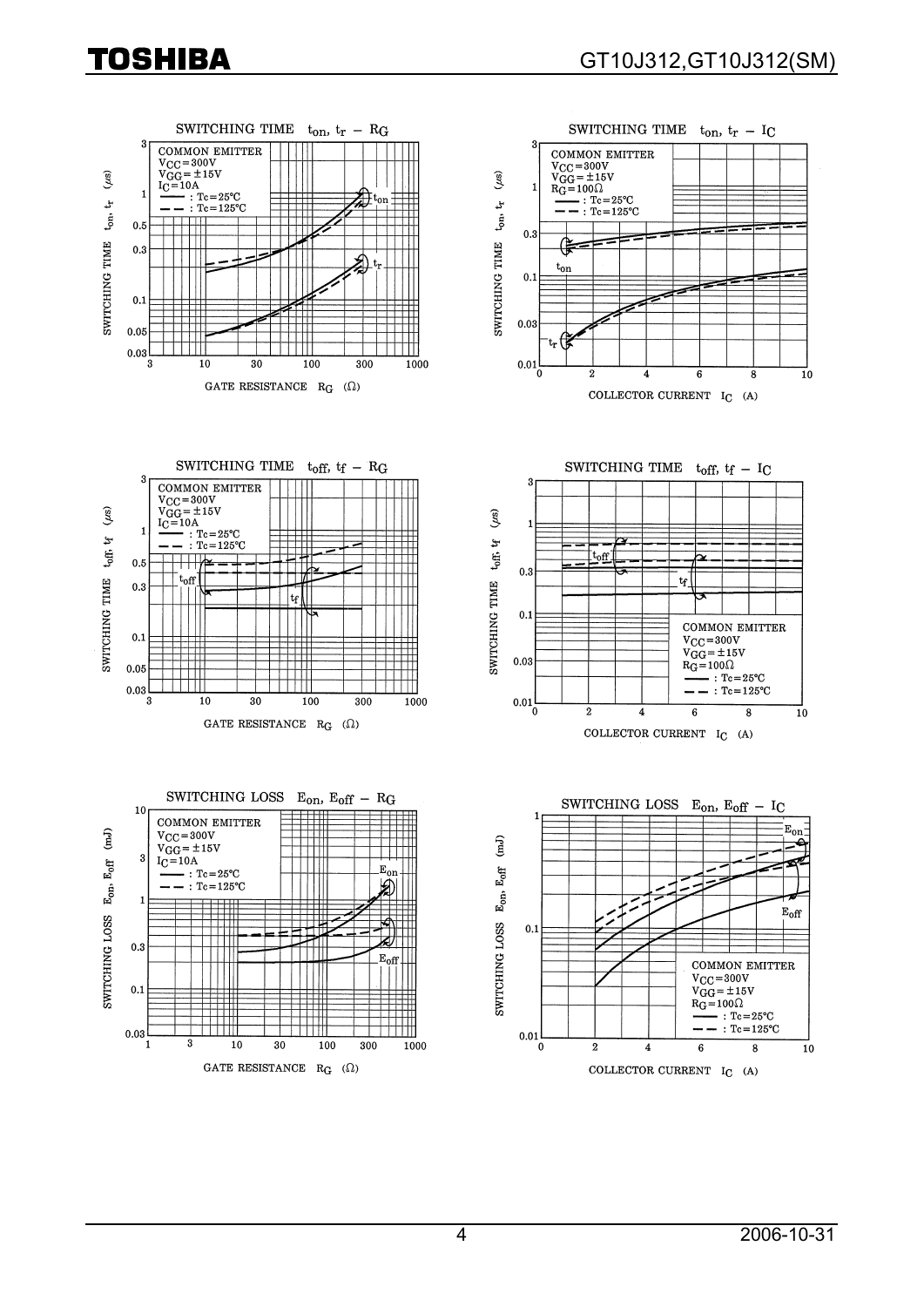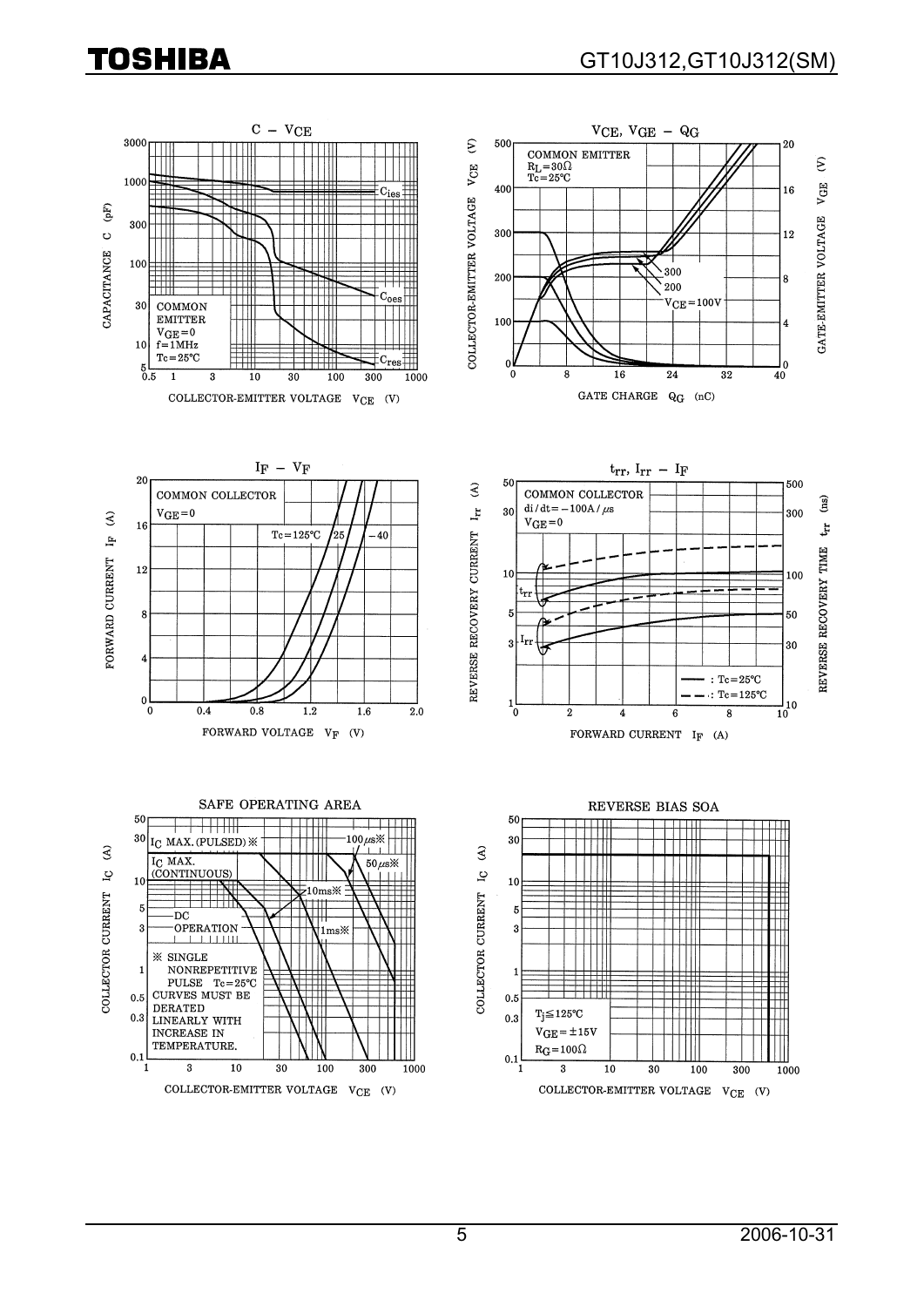